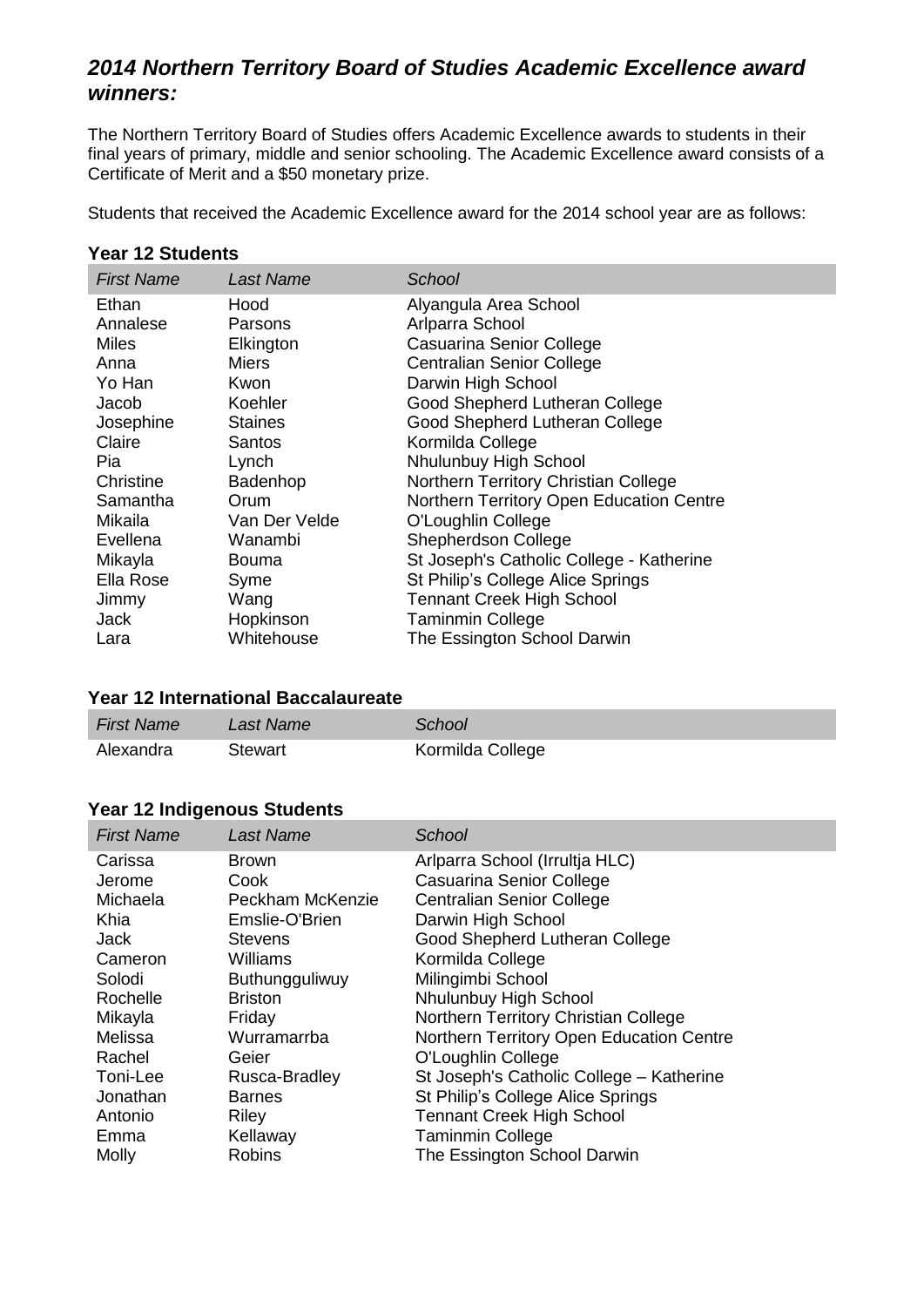# **Year 12 – Learning Support Achievers**

| <b>First Name</b> | <b>Last Name</b>  | School                                   |
|-------------------|-------------------|------------------------------------------|
| Roechelle         | Attwood           | Casuarina Senior College                 |
| Johnathon         | Hayes             | <b>Centralian Senior College</b>         |
| Ayak              | Magok             | Darwin High School                       |
| Harry             | Walker            | Nhulunbuy High School                    |
| Danielle          | Fischer           | Northern Territory Open Education Centre |
| Emma              | Ganley            | O'Loughlin College                       |
| Natthaphon        | Panyavikijtrakoon | St Joseph's Catholic College - Katherine |
| Shania            | Holt              | <b>Tennant Creek High School</b>         |

## **Year 9 Students**

| <b>First Name</b> | <b>Last Name</b>    | School                                   |
|-------------------|---------------------|------------------------------------------|
| Alex              | <b>Bruer</b>        | Alice Springs School of the Air          |
| Shawna            | Milton              | Alyangula Area School                    |
| Lizzie-Anne       | Jones               | Arlparra School                          |
| Sharon            | Joseph              | Araluen Christian College                |
| Remi              | Griffiths           | Darwin Middle School                     |
| Darcy             | Sorensen            | Dripstone Middle School                  |
| Yefan             | Chen                | <b>Dripstone Middle School</b>           |
| Teale             | <b>McMahon</b>      | Good Shepherd Lutheran College           |
| Victoria          | Young               | Katherine School of the Air              |
| Micah             | Ramsay              | Kormilda College                         |
| Layla             | Johnson             | Marrara Christian College                |
| Lucinda           | Yililpungal         | Milingimbi School                        |
| Jacintha          | Misob               | Nhulunbuy High School                    |
| Ania              | Kudra               | O'Loughlin Catholic College              |
| <b>Blake</b>      | Matheson            | <b>Palmerston Christian School</b>       |
| Naomi             | Garrawurra          | <b>Ramingining School</b>                |
| Ranasinghage      | Pinto               | Sanderson Middle School                  |
| <b>Brenton</b>    | Vaatstra            | <b>Sattler Christian College</b>         |
| Evelyn            | Dhamarrandji        | <b>Shepherdson College</b>               |
| <b>Ned</b>        | Leaitherland-Napier | St Joseph's Catholic College - Katherine |
| Kai               | Simpson             | St Philip's College                      |
| Jessica           | Opitz               | Taminmin College                         |
| Nisangi           | Wijesinghe          | The Essington School Darwin              |
| Matthew           | Green               | <b>Tennant Creek High School</b>         |

### **Year 6 Students**

| <b>First Name</b> | Last Name          | School                             |
|-------------------|--------------------|------------------------------------|
| Antonio           | Molinaro-Rathsmann | Adelaide River Primary School      |
| Minnie            | Lu                 | <b>Alawa Primary School</b>        |
| <b>Nicole</b>     | <b>Dreyer</b>      | Alyangula Area School              |
| Tjina             | Stoll              | Anula Primary School               |
| Dylan             | Beasley            | Arlparra School (Irrultja HLC)     |
| Tomika            | <b>Holmes</b>      | Arlparra School                    |
| Joel              | Baburajan          | Araluen Christian College          |
| Angela            | Lawlor             | <b>Bakewell Primary School</b>     |
| <b>Ivy</b>        | Srbinovski         | <b>Bees Creek Primary School</b>   |
| Charles           | Loza               | <b>Bradshaw Primary School</b>     |
| Samuel            | <b>Holmes</b>      | <b>Braitling Primary School</b>    |
| Sarah             | Suchowski-Wehner   | <b>Casuarina Street School</b>     |
| Harrison          | Talbot             | <b>Clyde Fenton Primary School</b> |
| Trae              | <b>Buckland</b>    | <b>Driver Primary School</b>       |
| Saskia            | Partridge          | <b>Durack School</b>               |